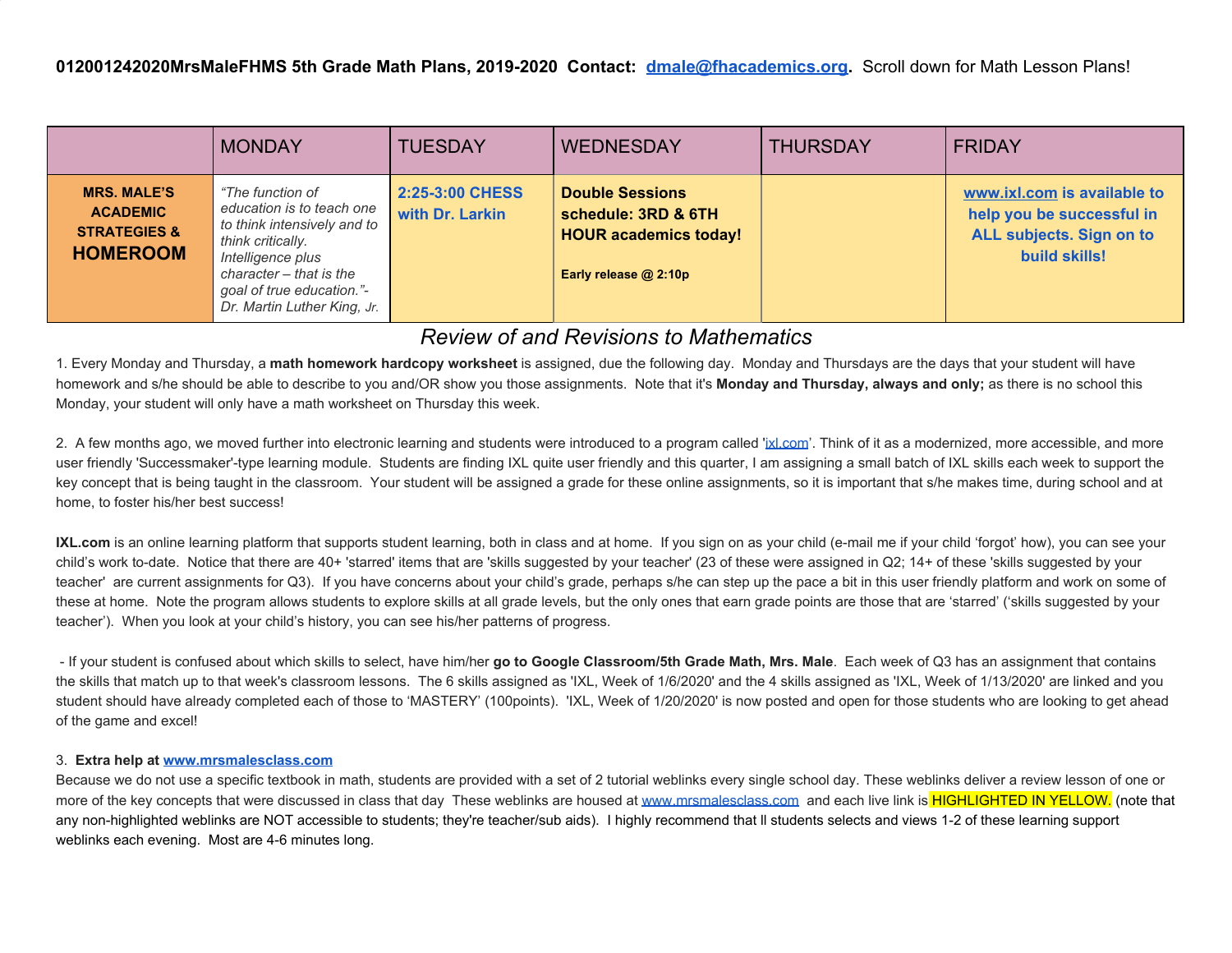|                                                                                    | <b>MONDAY</b>                 | <b>TUESDAY</b>                                                                                                 | <b>WEDNESDAY</b>                                                                                   | <b>THURSDAY</b>                                                                                                  | <b>FRIDAY</b>                                                                                                    |
|------------------------------------------------------------------------------------|-------------------------------|----------------------------------------------------------------------------------------------------------------|----------------------------------------------------------------------------------------------------|------------------------------------------------------------------------------------------------------------------|------------------------------------------------------------------------------------------------------------------|
| <b>5th Grade</b><br><b>MATHEMATICS</b><br>Lessons &<br><b>Activities this week</b> | MLK DAY - NO<br><b>SCHOOL</b> | Q3 DMR 3-2, #1-3<br>https://www.beyondtextb<br>ooks.org/Preschool-5th/<br><b>Fifth Grade/Math</b>              | <b>PBL DAY</b><br>6TH hour math today<br>1. Lesson/Activity:                                       | Q3 DMR 3-4, #1, 2, 4 & 5<br>https://www.beyondtextbo<br>oks.org/Preschool-5th/Fift<br>h Grade/Math               | Q3 DMR, 3-5, #1-4.<br>https://www.beyondtextboo<br>ks.org/Preschool-5th/Fifth<br><b>Grade/Math</b>               |
| <b>GOOGLE</b><br><b>CLASSROOM</b><br><b>CODE:</b>                                  | (no DFA this<br>week)         | <b>INTRO: 5.M.MD.C.05 -</b><br><b>The Highly Proficient</b><br>student can compare<br>the volumes of different | <b>Using UNIT CUBES,</b><br>build a rectangular<br>prism. Then draw and<br>cut out a NET that is   | <b>Concept: 5.M.MD.C.05 -</b><br><b>The Highly Proficient</b><br>student can compare the<br>volumes of different | <b>Concept: 5.M.MD.C.05 -</b><br><b>The Highly Proficient</b><br>student can compare the<br>volumes of different |
| zmx87bb                                                                            |                               | rectangular prisms and<br>create real world<br>mathematical<br>situations involving                            | the exact same size.<br>Graph paper and a<br>ruler will help to draw                               | rectangular prisms and<br>create real world<br>mathematical situations<br>involving volume.                      | rectangular prisms and<br>create real world<br>mathematical situations<br>involving volume.                      |
| <b>Sections:</b><br>52/2nd Hour                                                    |                               | volume.<br>Lesson/Activity:                                                                                    | accurate lines! Check<br>your accuracy by filling<br>the NET with your UNIT                        | Lesson/Activity:<br><b>Computing volume of</b><br>rectangular prisms. (Ppt.                                      | Self-correct homework and<br>hand it in!                                                                         |
| 56/5th Hour<br>57/6th Hour                                                         |                               | <b>Computing volume of</b><br>rectangular prisms. (Ppt.<br>w/whiteboards or paper<br>pencil - all respond to   | <b>CUBES. What is the</b><br>volume? After you've<br>made your first NET,<br>reconfigure the exact | w/whiteboards or paper<br>pencil).<br>https://www.beyondtextbo<br>oks.org/Preschool-5th/Fift                     | <b>Lesson/Activity: See</b><br>Google Classroom, "IXL for<br>week of 1/20/2020" to                               |
|                                                                                    |                               | problems.)<br>https://www.mathsisfun.<br>com/cuboid.html                                                       | same number of UNIT<br><b>CUBES to build a</b><br>rectangular prism with                           | h Grade/Math/Standards/<br>5.M.MD.C.05/Teacher Sub<br>mitted Resources/Presen<br>tations/Volume Keynote          | complete target skills.<br>ILLP: Focus on algorithms &<br>geometric shapes.                                      |
| <b>SEE NEXT</b><br><b>PAGE FOR</b><br><b>HIGHLIGHTED</b><br><b>LINKS - 5th</b>     |                               | ILLP: Focus on algorithms<br>& geometric shapes.<br><b>Homework: See Google</b>                                | different dimensions -<br>what is the volume of<br>this new rectangular                            | <b>Lesson</b><br>ILLP: Focus on algorithms<br>& geometric shapes.                                                | Homework: See Google<br>Classroom, "IXL for week<br>of 1/20/2020"; section EE                                    |
| <b>GRADE MATH</b><br><b>RESOURCES</b><br><b>TO SUPPORT</b>                         |                               | Classroom, "IXL for<br>week of 1/20/2020";<br>section EE 13, 15,<br>15New, & 16.                               | prism?<br><b>Faster finishers 2.</b><br><b>Lesson/Activity: See</b>                                | Homework/reinforce:<br>https://www.beyondtextbo<br>oks.org/@api/deki/files/39                                    | 13, 15, 15New, & 16.                                                                                             |
| <b>THIS WEEK'S</b><br><b>LESSONS.</b>                                              |                               |                                                                                                                | Google Classroom,<br>"IXL for week of<br>1/20/2020" ; section EE                                   | 970/PDF volume.pdf?orig<br>in=mt-web                                                                             |                                                                                                                  |
|                                                                                    |                               | <b>ONLINE RESOURCES:</b>                                                                                       | 13, 15, 15New, & 16.to<br>complete target skills.                                                  | <b>ONLINE RESOURCES:</b>                                                                                         | <b>ONLINE RESOURCES:</b>                                                                                         |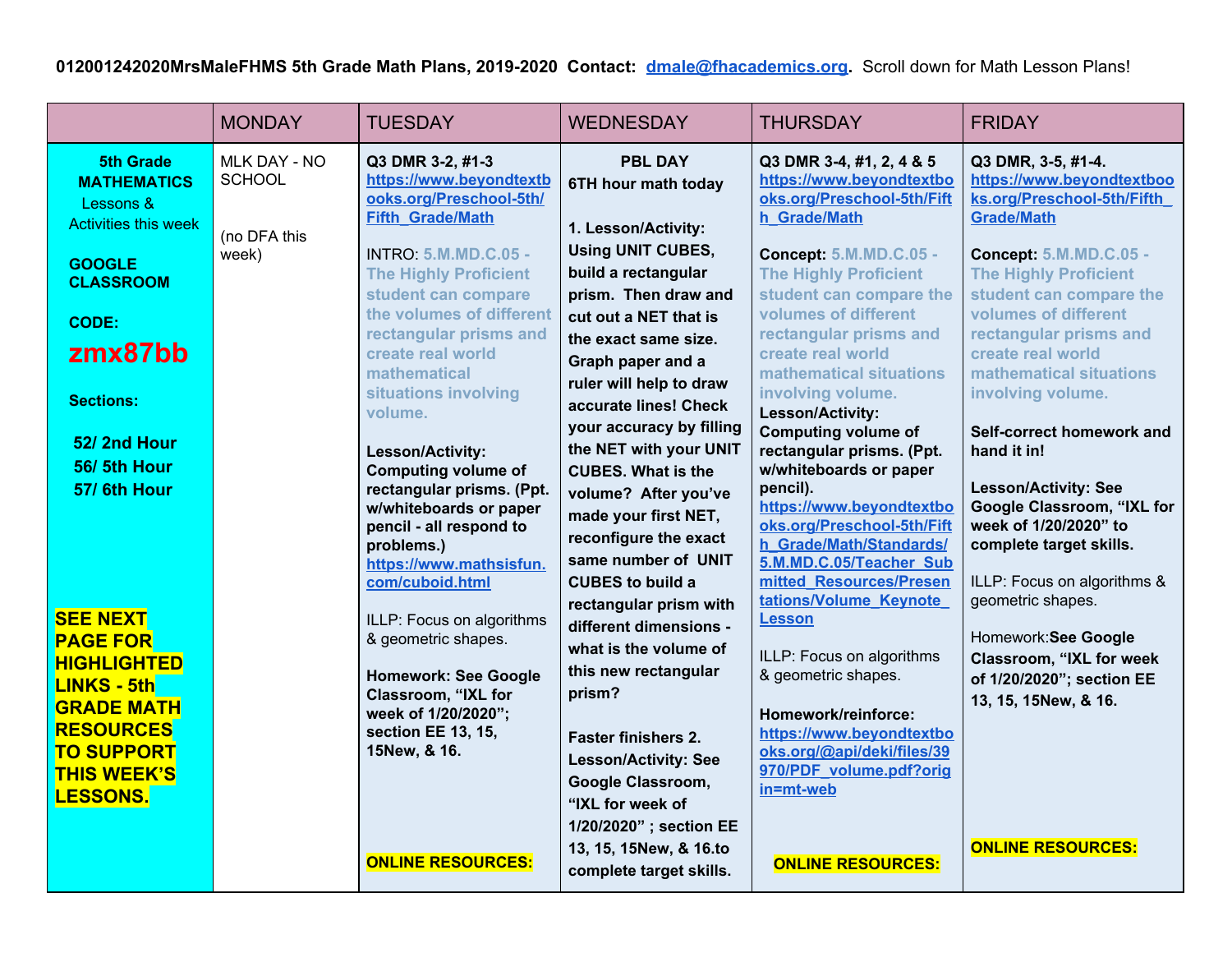|                      |                                                       |                                                               | <b>MEASURING VOLUME BY</b>   | <b>VOLUME MASTERY</b>        |
|----------------------|-------------------------------------------------------|---------------------------------------------------------------|------------------------------|------------------------------|
|                      | <b>CUBIC UNITS IN</b>                                 | Homework: Work on                                             | <b>USING CUBIC UNITS</b>     | <b>CHECK</b>                 |
|                      | <b>VOLUME</b><br>https://www.bing.com/videos/sear     | <b>IXL for Week of</b>                                        |                              | https://www.bing.com/vide    |
|                      | ch?q=VOLUME+OF+RECTANG                                | 1/20/2020                                                     | https://www.bing.com/vid     | os/search?q=A+5th+Grade      |
| <b>HIGHLIGHTED</b>   | ULAR+PRISMS&ru=%2fvideos%                             |                                                               | eos/search?q=VOLUME+         | +Volume+of+Rectangular+      |
| <b>LINKS ARE 5th</b> | 2fsearch%3fq%3dVOLUME%2b                              | <b>ONLINE RESOURCES:</b>                                      | OF+RECTANGULAR+PRI           | Prism&&view=detail∣=         |
| <b>GRADE MATH</b>    | OF%2bRECTANGULAR%2bPRI<br>SMS%26FORM%3dHDRSC3&v       | <b>FINDING THE VOLUME OF A</b><br><b>RECTANGULAR PRISM (6</b> | SMS&ru=%2fvideos%2fse        | 1A2C99774A48412CB3051        |
| <b>RESOURCES.</b>    | ew=detail∣=0FE3C46AE3795                              | <b>SIDES!)</b>                                                | arch%3fq%3dVOLUME%2          | A2C99774A48412CB305&&        |
|                      | 36A6C680FE3C46AE379536A6<br>C68&&FORM=VDRVRV          | https://www.bing.com/videos                                   | <b>bOF%2bRECTANGULAR</b>     | FORM=VRDGAR&ru=%2Fvi         |
| continued.           |                                                       | /search?q=VOLUME+OF+RE                                        | %2bPRISMS%26FORM%3           | deos%2Fsearch%3Fq%3D         |
|                      | <b>COUNTING CUBIC UNITS</b>                           | CTANGULAR+PRISMS&&vie                                         | dHDRSC3&view=detail&m        | A%2B5th%2BGrade%2BVo         |
|                      | <b>IN THE VOLUME OF A</b>                             | w=detail∣=61DD2DA9070                                         | id=096FC1FADD45EDFB9         | lume%2Bof%2BRectangula       |
|                      | <b>RECTANGULAR PRISM</b><br>https://www.bing.com/vide | 0365F4DEF61DD2DA9070036<br>5F4DEF&&FORM=VRDGAR&               | E0C096FC1FADD45EDFB          | r%2BPrism%26Form%3DV         |
|                      | os/search?g=VOLUME+OF                                 | ru=%2Fvideos%2Fsearch%3                                       | 9E0C&rvsmid=2BF2EF5C         | <b>DRSCL%26%3D0</b>          |
|                      | <b>+RECTANGULAR+PRISMS</b>                            | Fq%3DVOLUME%2BOF%2B                                           | D58767F823B22BF2EF5C         |                              |
|                      | &ru=%2fvideos%2fsearch%<br>3fa%3dVOLUME%2bOF%2        | <b>RECTANGULAR%2BPRISMS</b>                                   | D58767F823B2&FORM=V          | <b>AREA VERSUS VOLUME</b>    |
|                      | <b>bRECTANGULAR%2bPRIS</b>                            | %26FORM%3DHDRSC3                                              | <b>DRVRV</b>                 | https://www.bing.com/videos/ |
|                      | MS%26FORM%3dHDRSC3                                    | <b>FIND VOLUME WHEN SIDES</b>                                 |                              | search?q=A+5th+Grade+Vol     |
|                      | &view=detail∣=2BF2EF                                  | <b>HAVE FRACTIONAL</b>                                        | <b>KHAN ACADEMY</b>          | ume+of+Rectangular+Prism     |
|                      | 5CD58767F823B22BF2EF5<br>CD58767F823B2&&FORM=         | <b>LENGTHS</b>                                                | <b>LESSON</b>                | &ru=%2fvideos%2fsearch%3     |
|                      | <b>VDRVRV</b>                                         | https://www.bing.com/videos                                   | https://www.bing.com/vid     | fq%3dA%2b5th%2bGrade%2       |
|                      |                                                       | /search?q=VOLUME+OF+RE<br>CTANGULAR+PRISMS&ru=%               | eos/search?q=VOLUME+         | bVolume%2bof%2bRectangu      |
|                      |                                                       | 2fvideos%2fsearch%3fq%3d                                      | OF+RECTANGULAR+PRI           | lar%2bPrism%26Form%3dV       |
|                      |                                                       | VOLUME%2bOF%2bRECTAN                                          | SMS&ru=%2fvideos%2fse        | DRSCL%26%3d0&view=det        |
|                      |                                                       | GULAR%2bPRISMS%26FO                                           | arch%3fq%3dVOLUME%2          |                              |
|                      |                                                       | RM%3dHDRSC3&view=                                             | <b>bOF%2bRECTANGULAR</b>     | ail∣=D9253FDB12A7590         |
|                      |                                                       | detail∣=B9192F46D                                             | %2bPRISMS%26FORM%3           | F3B55D9253FDB12A7590F3       |
|                      |                                                       | D049DFF4DC1B9192F4                                            | dHDRSC3&view=detail&m        | B55&&FORM=VDRVRV             |
|                      |                                                       | 6DD049DFF4DC1&&FO                                             | id=F1D6584E148425E4122       |                              |
|                      |                                                       | <b>RM=VDRVRV</b>                                              | FF1D6584E148425E4122F        |                              |
|                      |                                                       |                                                               | <b>&amp;&amp;FORM=VDRVRV</b> |                              |
|                      |                                                       |                                                               |                              |                              |
|                      |                                                       |                                                               |                              |                              |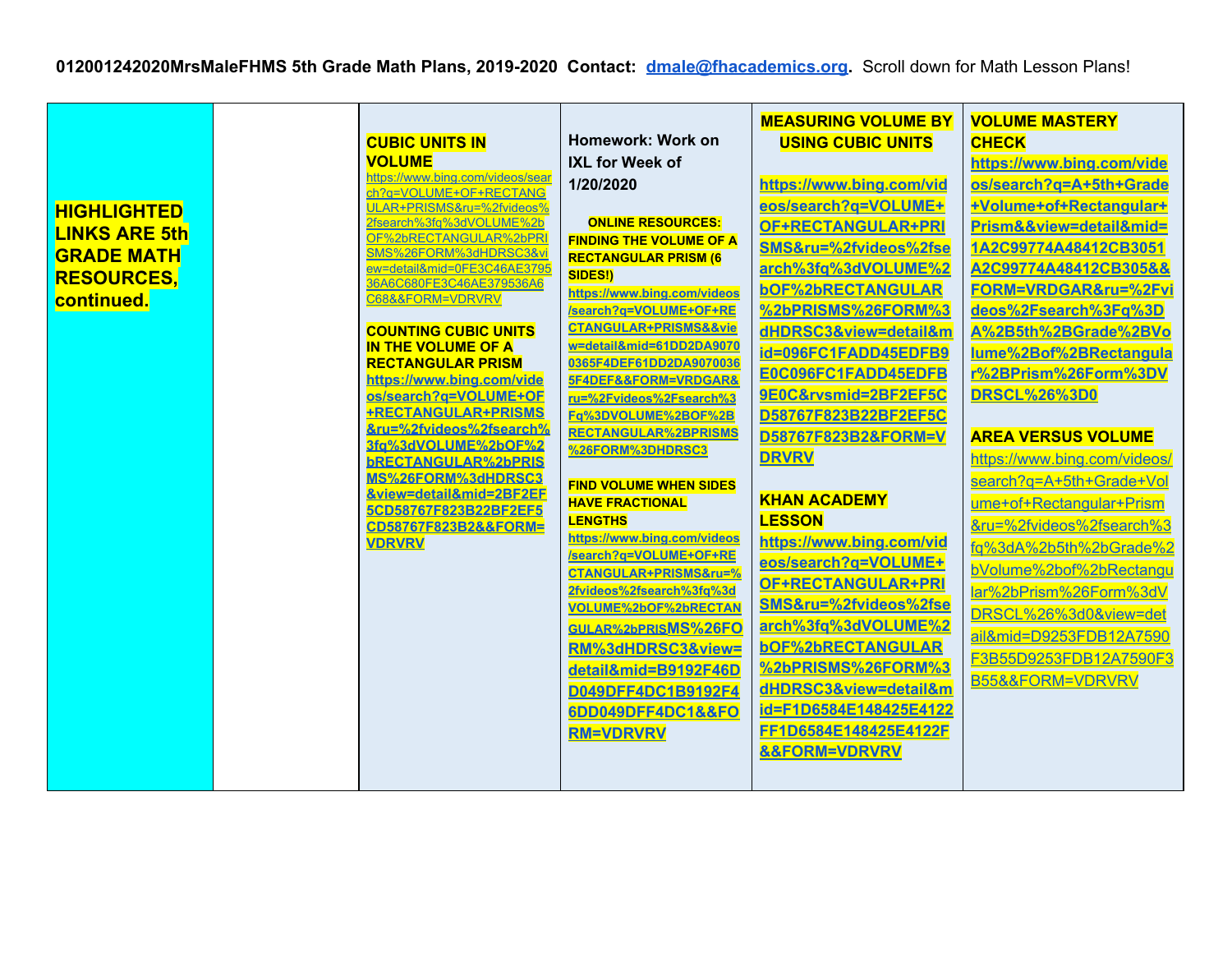|                                                                                                                                                                                                                                                                                                                                                                            | <b>MONDAY</b>                        | <b>TUESDAY</b>                                                                                                                                                                                                                                                                                                                                                                                                                                                                                                                                                                                                                                                                                                                                                                                                                                                                        | <b>WEDNESDAY</b>                                                                                                                                                                                                                                                                                                                                                                                                                                                                                                                                                   | <b>THURSDAY</b>                                                                                                                                                                                                                                                                                                                                                                                                                                                                                                                                                                                                                                                                                                                   | <b>FRIDAY</b>                                                                                                                                                                                                                                                                                                                                                                                                                                               |
|----------------------------------------------------------------------------------------------------------------------------------------------------------------------------------------------------------------------------------------------------------------------------------------------------------------------------------------------------------------------------|--------------------------------------|---------------------------------------------------------------------------------------------------------------------------------------------------------------------------------------------------------------------------------------------------------------------------------------------------------------------------------------------------------------------------------------------------------------------------------------------------------------------------------------------------------------------------------------------------------------------------------------------------------------------------------------------------------------------------------------------------------------------------------------------------------------------------------------------------------------------------------------------------------------------------------------|--------------------------------------------------------------------------------------------------------------------------------------------------------------------------------------------------------------------------------------------------------------------------------------------------------------------------------------------------------------------------------------------------------------------------------------------------------------------------------------------------------------------------------------------------------------------|-----------------------------------------------------------------------------------------------------------------------------------------------------------------------------------------------------------------------------------------------------------------------------------------------------------------------------------------------------------------------------------------------------------------------------------------------------------------------------------------------------------------------------------------------------------------------------------------------------------------------------------------------------------------------------------------------------------------------------------|-------------------------------------------------------------------------------------------------------------------------------------------------------------------------------------------------------------------------------------------------------------------------------------------------------------------------------------------------------------------------------------------------------------------------------------------------------------|
| <b>HONORS/</b><br><b>ADVANCED</b><br><b>MATHEMATICS</b><br>Section 53, 3rd<br><b>Hour</b><br>Lessons &<br><b>Activities this</b><br>week<br><b>GOOGLE</b><br><b>CLASSROOM</b><br><b>CODE:</b><br>yq3ybyf<br><b>HIGHLIGHTED</b><br><b>LINKS ARE</b><br><b>HONORS LEVEL</b><br><b>MATH</b><br><b>RESOURCES</b><br><b>TO SUPPORT</b><br><b>THIS WEEK'S</b><br><b>LESSONS.</b> | <b>MLK DAY - NO</b><br><b>SCHOOL</b> | Q3 DMR, 3-2.<br>https://www.beyondtextbook<br>s.org/6th-8th/Sixth Grade/M<br>ath<br><b>INTRO: 6.M.NS.C.06b -</b><br><b>The Highly Proficient</b><br>student can recognize in<br>real-world problems that<br>when two ordered pairs<br>differ only by sign then<br>the locations are related<br>to reflections over one<br>or both axes.<br><b>Lesson/Activity Lesson</b><br>on reflections across<br>coordinate plane axes.<br>(Ppt. w/whiteboards or<br>paper pencil - all respond<br>to problems.)<br>https://www.beyondtextb<br>ooks.org/6th-8th/Sixth G<br>rade/Math/Standards/6.M<br><b>NS.C.06b/Teacher Sub</b><br>mitted Resources/Prese<br>ntations/Reflecting Poin<br>ts Introduction<br><b>Homework: IXL for Week</b><br>of 01/20/2020; 6th grade,<br>X2, DD4,7,8,&9 are due by<br>Friday, 1/24. See Google<br><b>Classroom for a shortcut!</b><br><b>ONLINE RESOURCES:</b> | <b>3RD HOUR TODAY</b><br><b>Concept:</b><br>Use the $(0,0)$ and the X<br>and Y axes to create<br>symmetrical Rangoli<br>designs. Remember<br>concepts of reflection,<br>rotation, and<br>transformation.<br>https://www.beyondtextb<br>ooks.org/6th-8th/Sixth G<br>rade/Math/Standards/6.M.<br><b>NS.C.06b/Teacher Submi</b><br>tted Resources/Ideas/Ra<br>ngoli Pattern<br><b>Homework: IXL for Week</b><br>of 01/20/2020; 6th grade,<br>X2, DD4,7,8,&9 are due<br>by Friday, 1/24. See<br><b>Google Classroom for a</b><br>shortcut!<br><b>ONLINE RESOURCES:</b> | Q3 DMR, 3-3,<br>https://www.beyondtextboo<br>ks.org/6th-8th/Sixth Grade/<br><b>Math</b><br><b>Concept:</b><br>nver one or both axes<br><b>Lesson/Activity: Working</b><br>with reflections across<br>axes. (Ppt. w/whiteboards<br>or paper pencil - all<br>respond to problems.)<br>https://www.beyondtextb<br>ooks.org/6th-8th/Sixth G<br>rade/Math/Standards/6.M.<br><b>NS.C.06b/Teacher Submi</b><br>tted Resources/Presenta<br>tions/Reflected Points A<br>long the X-Axis or Y-Ax<br><u>is</u><br><b>Homework:</b><br>https://www.beyondtextb<br>ooks.org/6th-8th/Sixth G<br>rade/Math/Standards/6.M.<br><b>NS.C.06b/Teacher Submi</b><br>tted Resources/Workshe<br>ets/Coordinate Graphing<br>with Reflections,<br>2-sided. | Q3 DMR, Week 2, Friday<br>Five,<br>https://www.beyondtextb<br>ooks.org/6th-8th/Sixth G<br>rade/Math<br>Concept:<br>Self-correct Thursday's<br>homework; hand-in for a<br>grade.<br><b>Lesson/Activity: IXL</b><br>for Week of 01/20/2020;<br>6th grade, X2,<br>DD4,7,8,&9 are due by<br>Friday, 1/24. See<br><b>Google Classroom for</b><br>a shortcut!<br><b>ONLINE RESOURCES:</b><br><b>TRANSLATING</b><br><b>FIGURES ON A</b><br><b>COORDINATE PLANE</b> |